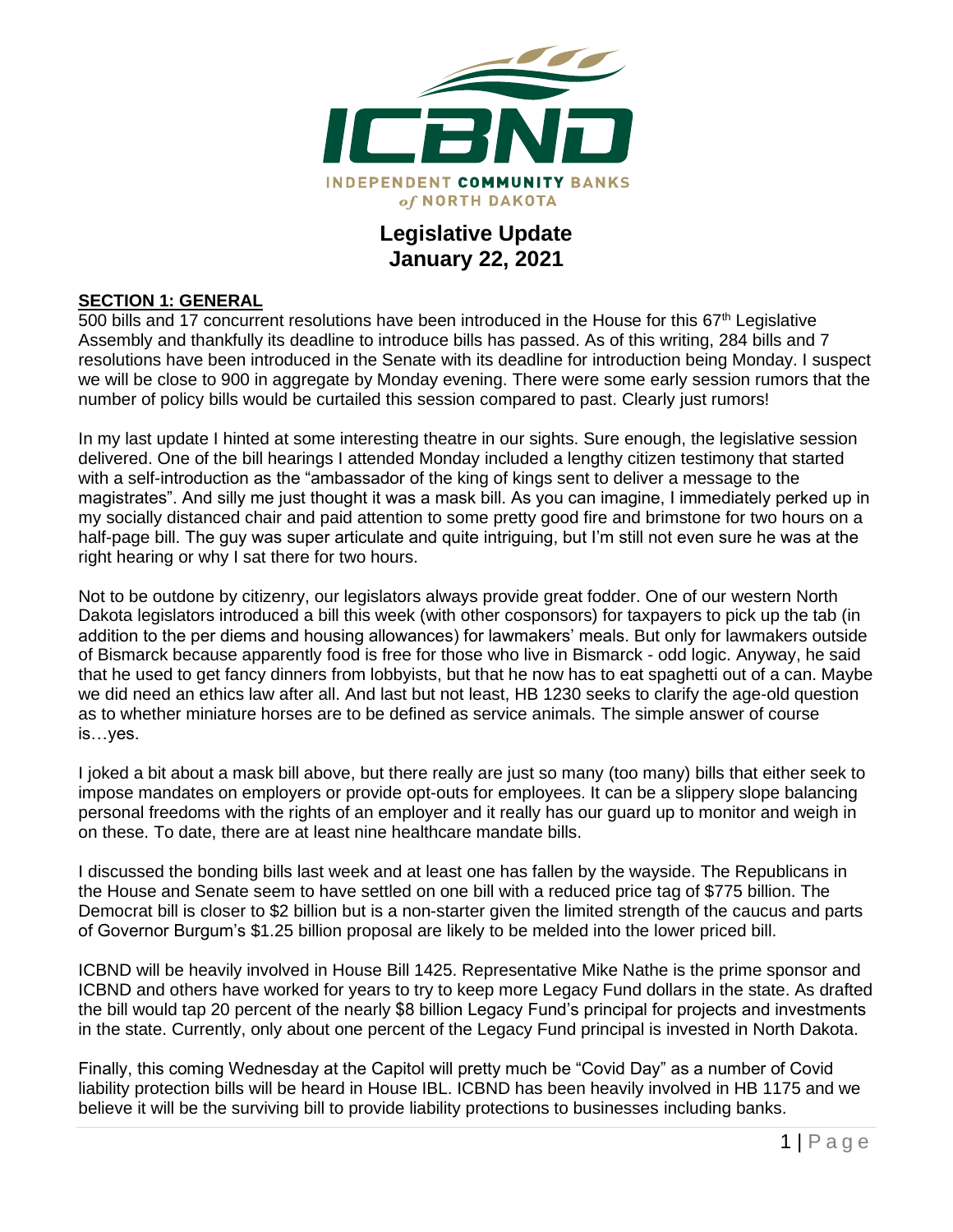## **SECTION 2: BILL UPDATES FROM ICBND "PRIORITY" TRACKING LIST**

**HB 1172** – relates to ag mediation and negotiation services. Representative Keith Kempenich introduced the bill Thursday to the House IBL Committee. The bill adds language to the mediation statute and would disallow a party to mediation to commence civil action to resolve a dispute unless the party made a good-faith effort to resolve the dispute through mediation and the party provided the administrator notice by registered mail at least fourteen days before commencing the action. Basically, the bill would provide a 'time out" period. ICBND is neutral on the bill since mediation is voluntary in North Dakota. However, the bill sponsor stated that he plans to bring an amended bill back to the Committee. I suspect he may try to make mediation mandatory. We would aggressively oppose that and have made it clear to the Committee and the bill sponsor. Work on the bill will resume in Committee this coming Thursday.

**HB 1187** – is the BND Rebuilder's Loan Program bill which would basically create a natural disaster fund in the state that could be utilized through local community banks (think 2011 Minot flood) in the event that state or federal officials declare a natural disaster in any particular areas of the state. The bill creates a continuing appropriation for the program so legislative action is not required when funds are needed. ICBND supports the bill which received a unanimous "Do Pass" in House IBL on Tuesday.

**HB 1203** – sponsored by Representative Keiser, this bill basically identifies elements of the Affordable Care Act and provides for survival of those at the state level in the event the United States Supreme Court were to deem the Affordable Care Act unconstitutional. Specifics of the bill involve coverages for children up to 26 years of age, lifetime maximum limits, preexisting conditions, and others. The bill was introduced Monday, but no action was taken at that time. ICBND has not yet taken a position on the bill yet, but we are closely monitoring it.

**HB 1204** – is the mask bill that I referenced in Section 1 of this update. It is a bill brought by Representative Hoverson from Minot that provides "opt-out" provisions for employees for certain health, religious, philosophical, or moral beliefs. Nobody likes wearing masks but ICBND represents employers and employers should also have rights relative safety and health requirements in their workplaces. We oppose the bill. It was heard in House IBL Monday. In speaking with the Committee Chairman yesterday, the bill will be killed.

**SB 2048** – is a uniform law commission bill related to the Uniform Unclaimed Property Act. Changes outlined by the bill are acceptable to ICBND as they relate to banking matters. The Senate IBL heard the bill on Wednesday but did not take action at that time.

**SB 2191** – relates to the disposal of abandoned personal property. The North Dakota Land Title Association introduced this bill as a companion bill to SB 2205 which passed last session. SB 2205 streamlined abandoned real property foreclosures. That bill was successful in shortening the foreclosure time frame for lenders. As a part of that process, the foreclosing bank and law firm also run into problems with abandoned personal property left in the property which causes delays. This bill would streamline the personal property process as SB 2205 did last session for real property. ICBND testified in support of the bill this morning in the Senate Political Subdivision Committee and received a unanimous "Do Pass" recommendation.

**SB 2197** – relates to confidentiality of facts and information obtained or created by the commissioner of financial institutions and the Department of Financial Institutions (DFI). The bill seeks to ensure the confidentiality of personal and granular bank and borrower information in the event of an open records request or state auditor action. ICBND testified in support of the bill and it received a unanimous "Do Pass" recommendation from the Senate IBL Committee on Tuesday. The full Senate voted 47-0 on Thursday and the bill is now off to the House.

**'**

2 | Page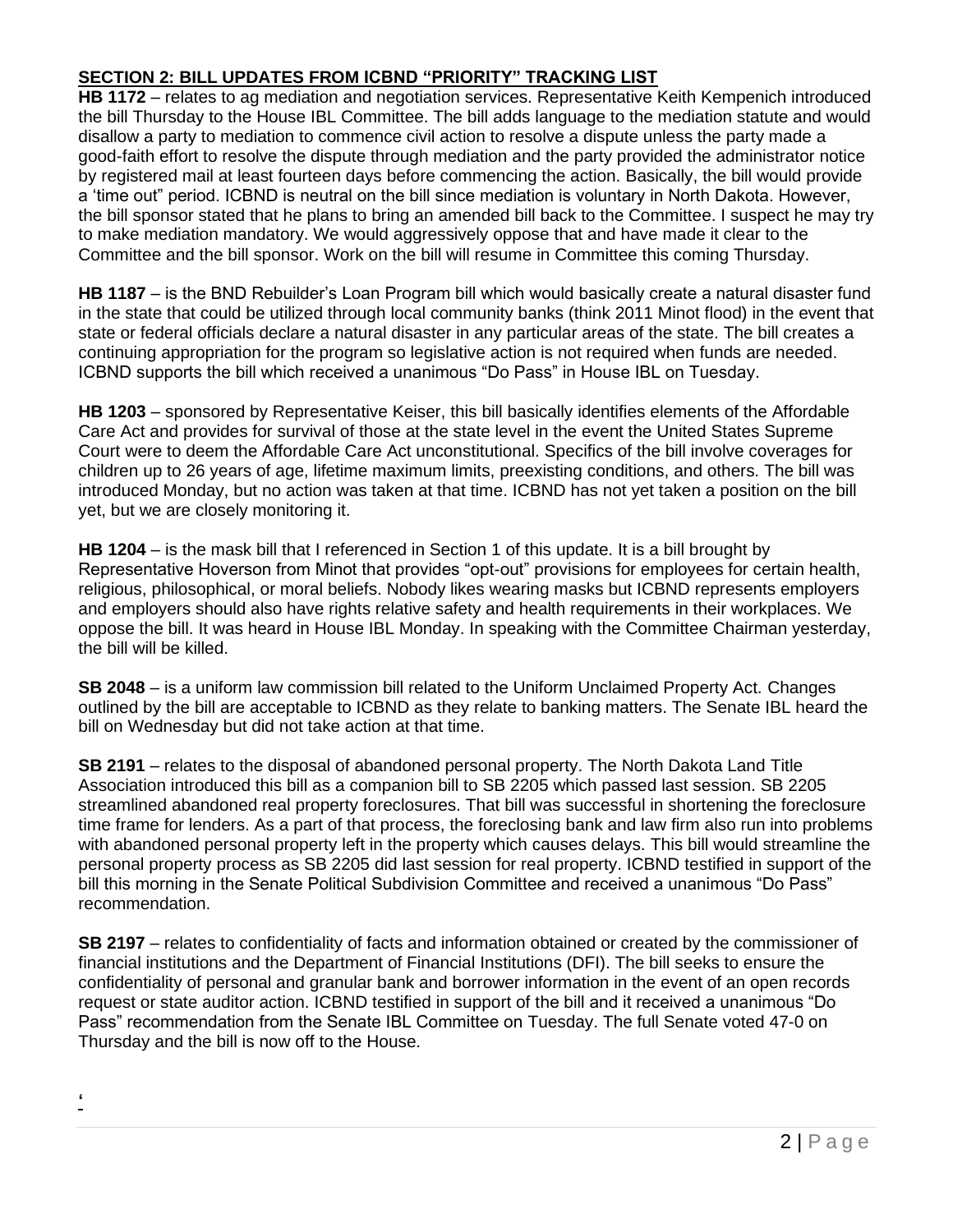### **SECTION 3: BILL HEARINGS NEXT WEEK**

| <b>Date</b><br>and<br><b>Time</b> | <b>Bill</b><br><b>Number</b> | <b>Short Title</b>                                                                                                                                                                                                                                                                                                                                     | <b>Committee</b>                              |
|-----------------------------------|------------------------------|--------------------------------------------------------------------------------------------------------------------------------------------------------------------------------------------------------------------------------------------------------------------------------------------------------------------------------------------------------|-----------------------------------------------|
| 01/25/2021<br>09:30               | <b>HB 1277</b>               | Relating to a residential property tax exemption for new construction; and to<br>provide an effective date.                                                                                                                                                                                                                                            | House Finance and<br>Taxation                 |
| 01/25/2021<br>10:15               | HB 1328                      | Relating to vitamin D screening and testing; to amend and reenact section<br>26.1-36.6-03 of the North Dakota Century Code, relating to self-insurance<br>health plans; to provide for a report; to provide for application; to provide an<br>expiration date; and to declare an emergency.                                                            | House Human<br><b>Services</b>                |
| 01/25/2021 HB 1377<br>02:45       |                              | Relating to immunization exemptions.                                                                                                                                                                                                                                                                                                                   | House Human<br>Services                       |
| 01/26/2021<br>09:00               | HB 1267                      | Relating to cryptocurrency custodian services and exchanges; and to provide<br>for a legislative management report.                                                                                                                                                                                                                                    | House Industry,<br><b>Business and Labor</b>  |
| 01/26/2021<br>09:30               | SB 2261                      | Relating to irrevocable itemized funeral contracts and Medicaid assets exempt<br>for funeral expenses.                                                                                                                                                                                                                                                 | Senate Industry,<br><b>Business and Labor</b> |
| 01/26/2021<br>11:00               | HB 1261                      | Relating to property exempt from seizure and forfeiture; and to amend and<br>reenact section 19-03.1-36.8 of the North Dakota Century Code, relating to<br>seizure and forfeiture reporting requirements.                                                                                                                                              | House Judiciary                               |
| 01/26/2021 HB 1147<br>02:00       |                              | Relating to public employee fertility health benefits; to amend and reenact<br>House Industry,<br>section 26.1-36.6-03 of the North Dakota Century Code, relating to self-<br><b>Business and Labor</b><br>insurance health plans; to provide for a report; to provide for application; to<br>provide an expiration date; and to declare an emergency. |                                               |
| 01/26/2021<br>03:30               | <b>HB 1322</b>               | Relating to the attorney general's review of proposed administrative rules and<br>the authority of the administrative rules committee to object to or void an<br>administrative rule.                                                                                                                                                                  | House Judiciary                               |
| 01/27/2021 HB 1175<br>09:00       |                              | Relating to business immunity from COVID-19 liability claims; to provide for<br>retroactive application; and to declare an emergency.                                                                                                                                                                                                                  | House Industry,<br><b>Business and Labor</b>  |
| 01/27/2021<br>09:00               | <b>HB 1376</b>               | Relating to employer immunity regarding COVID-19; and to provide for<br>application.                                                                                                                                                                                                                                                                   | House Industry,<br><b>Business and Labor</b>  |
| 01/27/2021<br>09:00               | HB 1433                      | Relating to workers' compensation benefits for essential workers; to provide<br>for retroactive application; and to provide an expiration date.                                                                                                                                                                                                        | House Industry,<br><b>Business and Labor</b>  |
| 01/27/2021<br>10:00               | HB 1374                      | Relating to an income tax deduction for COVID-19 relief benefits; and to<br>provide an effective date.                                                                                                                                                                                                                                                 | House Finance and<br>Taxation                 |
| 01/27/2021 HB 1301<br>02:00       |                              | Relating to employer immunity for communicable diseases and mandatory<br>communicable disease immunizations; to provide a penalty; to provide for<br>application; and to provide for retroactive application.                                                                                                                                          | House Industry,<br><b>Business and Labor</b>  |
| 01/27/2021 HB 1271<br>02:00       |                              | Relating to employer immunity; to amend and reenact subsection 11 of<br>section 65-01-02 of the North Dakota Century Code, relating to the definition<br>of a compensable injury; to provide for retroactive application; and to declare<br>an emergency.                                                                                              | House Industry,<br><b>Business and Labor</b>  |
| 01/28/2021<br>02:15               | <b>SB 2223</b>               | Relating to a deed in lieu of foreclosure.                                                                                                                                                                                                                                                                                                             | Senate Political<br>Subdivisions              |
| 01/29/2021<br>10:00               | <b>SB 2127</b>               | Relating to the housing incentive fund; and to provide an appropriation.                                                                                                                                                                                                                                                                               | Senate<br>Appropriations                      |

Legislator contact information can be found at<http://www.legis.nd.gov/contact-my-legislators> and you can check on any legislative activities through the Legislative Council's web page at [www.legis.nd.gov.](http://www.legis.nd.gov/)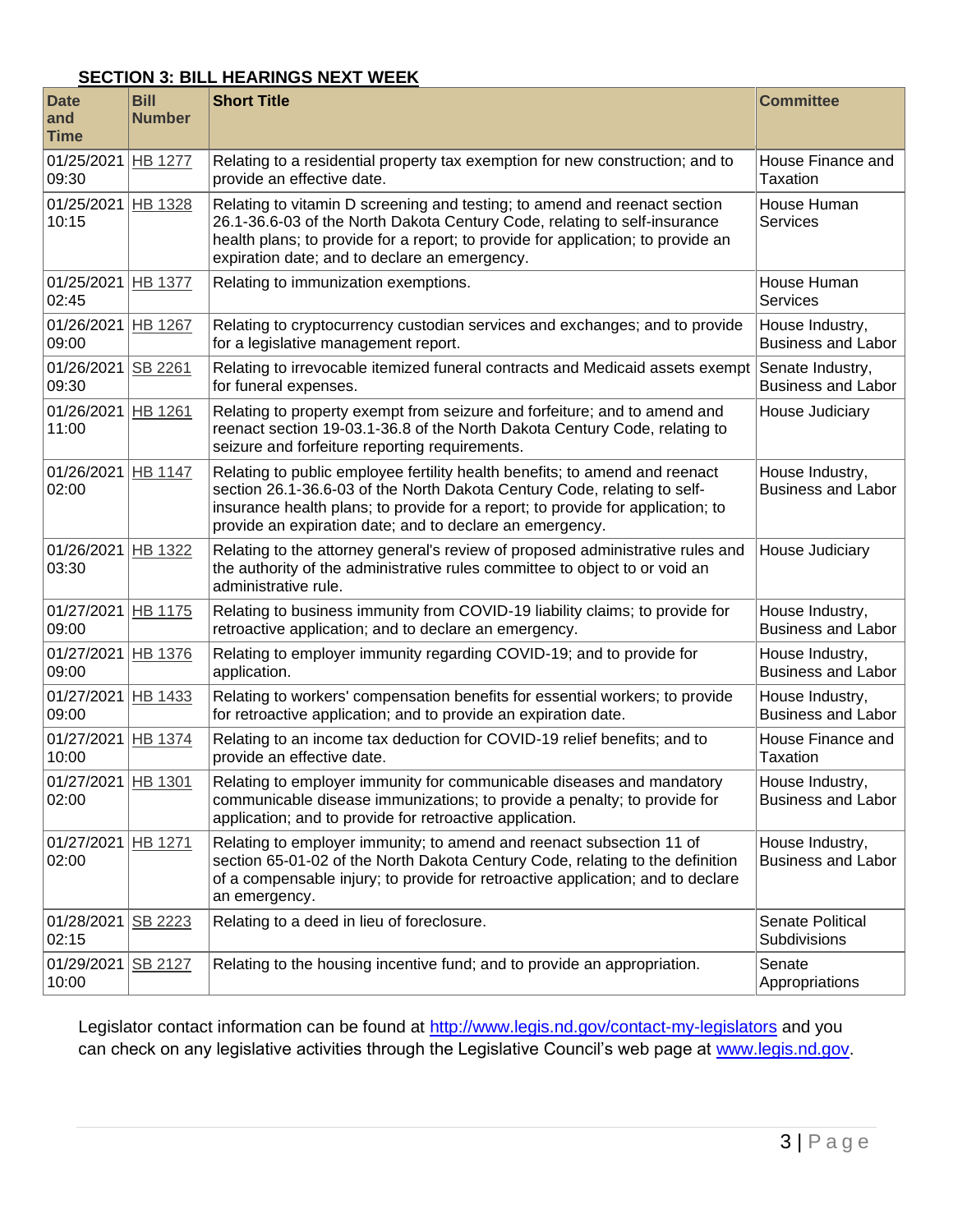Thank you for your participation in the legislative process. Please call, email or text me with any questions or concerns. If you'd like to be taken off this distribution list or if there are others in your organization that should be on the distribution list for the legislative updates, please let me know.

Sincerely,

Bany D. Haugen

*Barry D. Haugen [barryh@icbnd.com](mailto:barryh@icbnd.com) cell: 701.955.4308 office: 701.258.7121*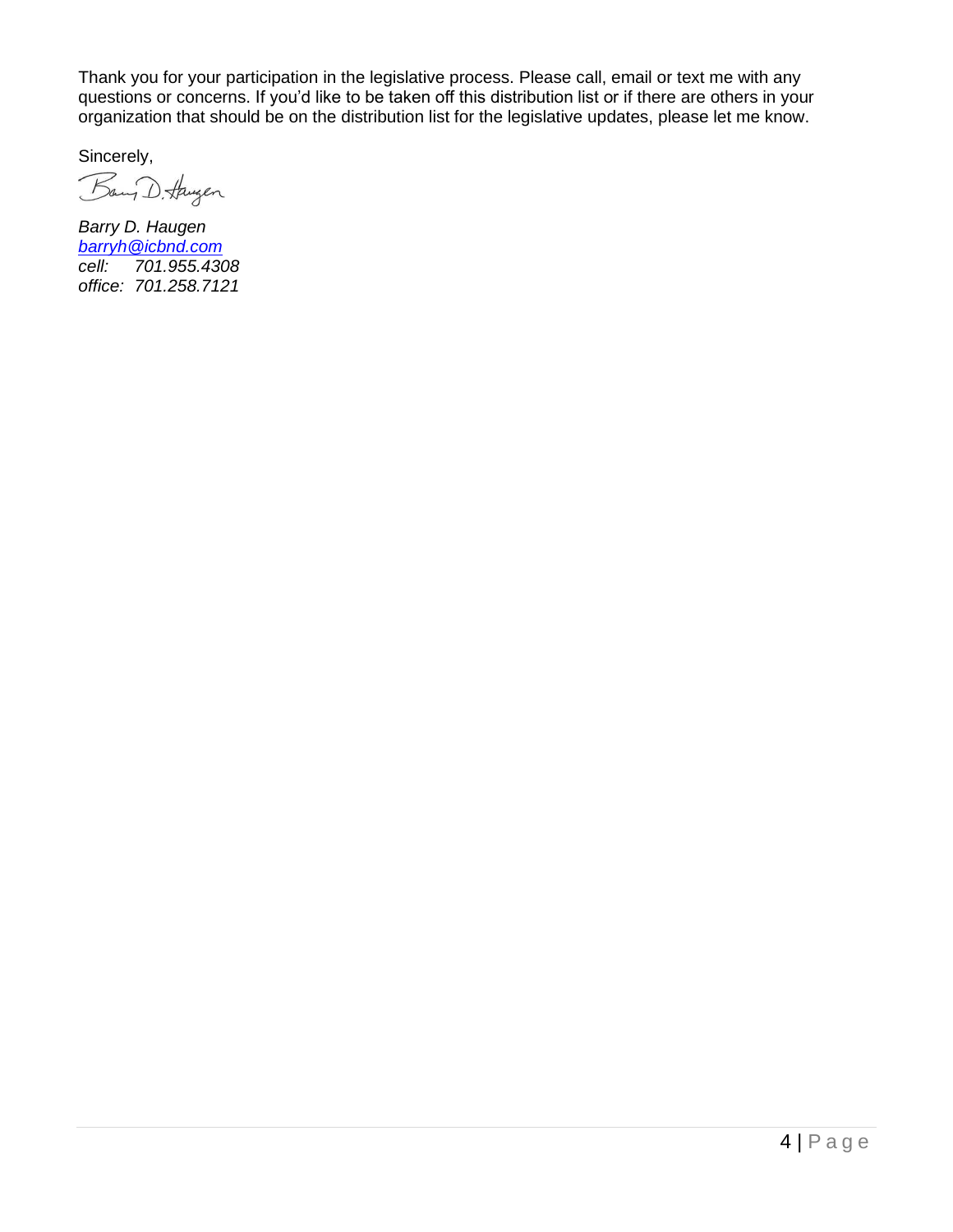

# **ICBND BILL TRACKING LIST**

| <b>Bill</b>    | <b>Status</b>                                                                                                                                           | <b>Title</b>                                                                                                                                                                                                                                                                                                                                                                                                                                                                                                                                                                                                        |
|----------------|---------------------------------------------------------------------------------------------------------------------------------------------------------|---------------------------------------------------------------------------------------------------------------------------------------------------------------------------------------------------------------------------------------------------------------------------------------------------------------------------------------------------------------------------------------------------------------------------------------------------------------------------------------------------------------------------------------------------------------------------------------------------------------------|
| <b>HB 1002</b> | House: INTRODUCED<br>01/05 H Introduced, first reading, referred<br><b>Appropriations Committee</b><br>01/08 H Committee Hearing - 09:00 AM             | A BILL for an Act to provide an appropriation for defraying the<br>expenses of the office of the secretary of state and public printing.                                                                                                                                                                                                                                                                                                                                                                                                                                                                            |
| <b>HB 1011</b> | House: INTRODUCED<br>01/05 H Introduced, first reading, referred<br><b>Appropriations Committee</b><br>01/08 H Committee Hearing - 10:00 AM             | A BILL for an Act to provide an appropriation for defraying the<br>expenses of the securities department.                                                                                                                                                                                                                                                                                                                                                                                                                                                                                                           |
| HB 1024        | House: INTRODUCED<br>01/05 H Introduced, first reading, referred<br><b>Appropriations Committee</b><br>01/14 H Committee Hearing - 11:00 AM             | A BILL for an Act to provide an appropriation for defraying the<br>expenses of the ethics commission.                                                                                                                                                                                                                                                                                                                                                                                                                                                                                                               |
| <b>HB 1026</b> | House: INTRODUCED<br>01/20 H Reported back amended, do pass,<br>amendment placed on calendar 14 0 0<br>01/21 H Amendment adopted, placed on<br>calendar | Relating to financial criteria for grain buyer, grain broker, grain<br>processor, and warehousemen licenses, and licensing and bonding<br>for grain brokers and grain processorsrelating to definitions of grain<br>brokers and processors, the duties and powers of the<br>commissioner, confidentiality records, scale ticket contents, credit-<br>sale contracts, reports, annual licenses, fees, and bonds for grain<br>buyers, grain brokers, grain processors, and warehousemen; to<br>repeal sections 60-02.1-06, 60-02.1-07.1, 60-02.1-26, 60-02.1-27,<br>60-04-09, and 60-10-15; and to provide a penalty. |
| HB 1037        | House: INTRODUCED<br>01/05 H Introduced, first reading, referred<br><b>Appropriations Committee</b>                                                     | Relating to a legacy earnings fund; and to amend and reenact<br>subsection 1 of section 21-10-06 of the North Dakota Century Code,<br>relating to funds invested by the state investment board.                                                                                                                                                                                                                                                                                                                                                                                                                     |
| HB 1043        | House: INTRODUCED<br>01/12 H Reported back amended, do pass,<br>amendment placed on calendar 13 1 0<br>01/13 H Rereferred to Judiciary                  | Relating to the ethics commission delegation of duties and advisory<br>opinions; to amend and reenact subsection 2 of section 54-66-01<br>and sections 54-66-05, 54-66-06, 54-66-07, 54-66-08, 54-66-09,<br>and 54-66-12 of the North Dakota Century Code, relating to ethics<br>commission complaint procedures.                                                                                                                                                                                                                                                                                                   |
| HB 1050        | House: PASSED<br>01/15 H Second reading, passed, yeas 90<br>nays 0<br>01/18 S Received from House                                                       | Relating to definitions relating to business incentives, agreements,<br>and reports.                                                                                                                                                                                                                                                                                                                                                                                                                                                                                                                                |
| <b>HB 1087</b> | House: INTRODUCED<br>01/15 H Amendment adopted<br>01/15 H Rereferred to Appropriations                                                                  | Relating to third-party reinsurance, relating to premium taxes and<br>credits for insurance companies and the establishment of an<br>invisible reinsurance pool for the individual health insurance market;<br>to provide for a study; to provide a penalty; to provide an<br>appropriation; to provide a continuing appropriation; and to declare<br>an emergency.                                                                                                                                                                                                                                                 |
| HB 1132        | House: INTRODUCED<br>01/11 H Introduced, first reading,<br>(emergency), referred Appropriations<br>Committee                                            | Relating to bonded debt repayments; to amend and reenact<br>sections 6-09.4-06 and 6-09.4-10 of the North Dakota Century<br>Code, relating to borrowing and lending authority of the public<br>finance authority and reserve funds associated with bonds; to                                                                                                                                                                                                                                                                                                                                                        |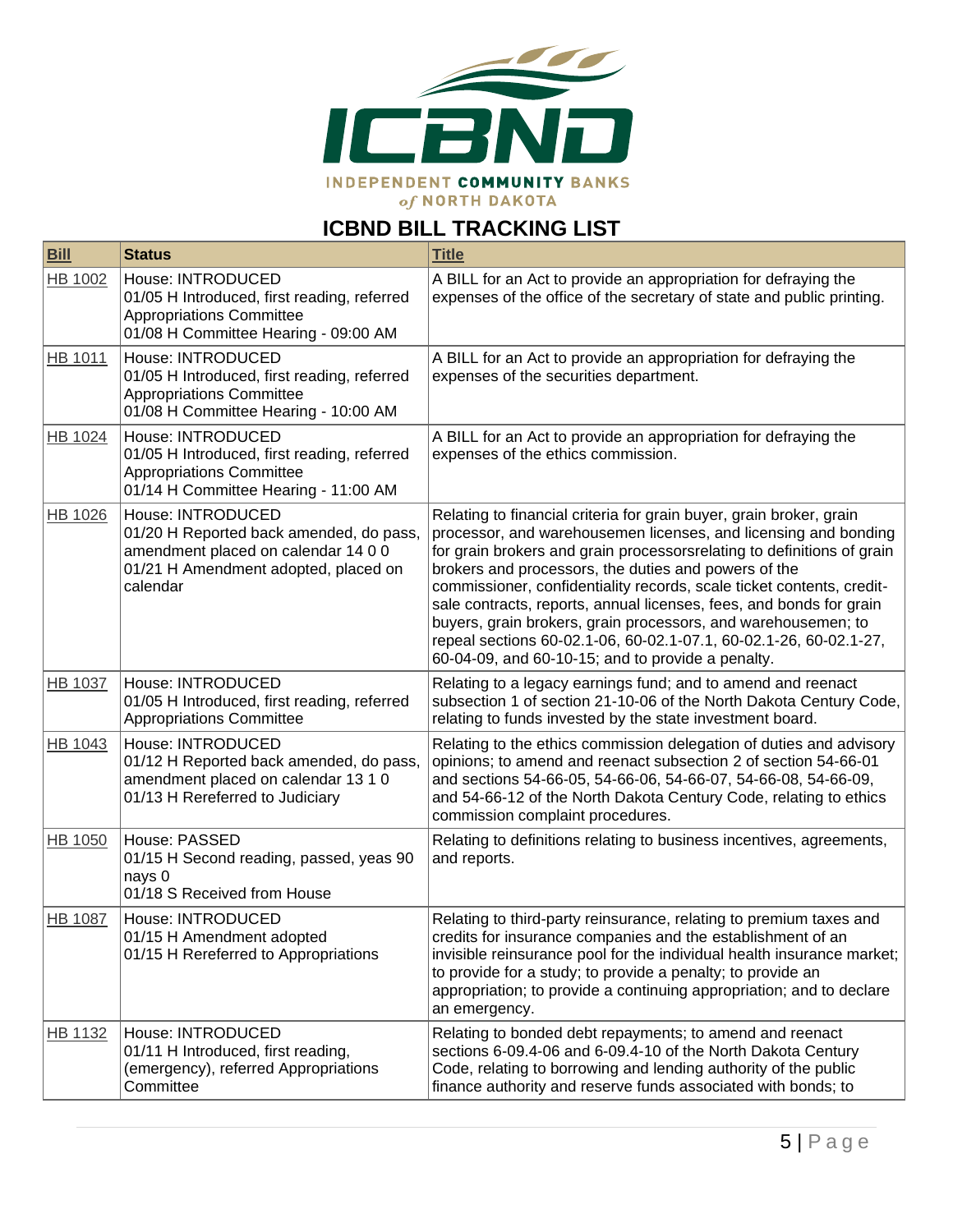|                |                                                                                                                                                                    | provide an appropriation; to provide a bond issue limit; to provide an<br>exemption; and to declare an emergency.                                                                                                                                                                                                                                                                                  |
|----------------|--------------------------------------------------------------------------------------------------------------------------------------------------------------------|----------------------------------------------------------------------------------------------------------------------------------------------------------------------------------------------------------------------------------------------------------------------------------------------------------------------------------------------------------------------------------------------------|
| HB 1136        | House: INTRODUCED<br>01/11 H Introduced, first reading, referred<br><b>Finance and Taxation Committee</b><br>01/20 H Committee Hearing - 09:00 AM                  | Relating to the disposition of proceeds from tax lien foreclosures.                                                                                                                                                                                                                                                                                                                                |
| <b>HB 1147</b> | House: INTRODUCED<br>01/08 H Introduced, first reading,<br>(emergency), referred Industry, Business<br>and Labor Committee<br>01/26 H Committee Hearing - 02:00 PM | Relating to public employee fertility health benefits; to amend and<br>reenact section 26.1-36.6-03 of the North Dakota Century Code,<br>relating to self-insurance health plans; to provide for a report; to<br>provide for application; to provide an expiration date; and to declare<br>an emergency.                                                                                           |
| <b>HB 1172</b> | House: INTRODUCED<br>01/11 H Introduced, first reading, referred<br><b>Agriculture Committee</b><br>01/21 H Committee Hearing - 09:00 AM                           | Relating to agricultural mediation and negotiation services.                                                                                                                                                                                                                                                                                                                                       |
| HB 1175        | House: INTRODUCED<br>01/11 H Introduced, first reading,<br>(emergency), referred Industry, Business<br>and Labor Committee<br>01/27 H Committee Hearing - 09:00 AM | Relating to business immunity from COVID-19 liability claims; to<br>provide for retroactive application; and to declare an emergency.                                                                                                                                                                                                                                                              |
| <b>HB 1187</b> | House: INTRODUCED<br>01/20 H Reported back, do pass, place on<br>calendar 13 0 1<br>01/21 H Laid over one legislative day                                          | Relating to creation of a Bank of North Dakota rebuilders loan<br>program and a rebuilders permanent loan fund; to repeal sections<br>6-09-46 and 6-09-46.1 of the North Dakota Century Code, relating<br>to a rebuilders loan program, a rebuilders home loan program, and<br>a rebuilders home loan fund; to provide a continuing appropriation;<br>and to provide for a transfer.               |
| <b>HB 1191</b> | House: INTRODUCED<br>01/11 H Introduced, first reading, referred<br>Government and Veterans Affairs<br>Committee                                                   | Relating to reporting expenditures in support of or opposition to<br>candidates; and to provide a penalty.                                                                                                                                                                                                                                                                                         |
| HB 1199        | House: INTRODUCED<br>01/11 H Introduced, first reading, referred<br><b>Finance and Taxation Committee</b><br>01/20 H Committee Hearing - 09:30 AM                  | Relating to the disposition of proceeds from tax lien foreclosures.                                                                                                                                                                                                                                                                                                                                |
| HB 1203        | House: INTRODUCED<br>01/11 H Introduced, first reading, referred<br>Industry, Business and Labor Committee<br>01/18 H Committee Hearing - 08:00 AM                 | Relating to requirements of health insurance policies; to amend and<br>reenact section 50-24.1-37 of the North Dakota Century Code,<br>relating to continuation of Medicaid Expansion; to repeal sections<br>40 and 41 of chapter 11 of the 2017 Session Laws, relating to<br>repeal of the Medicaid Expansion program; to provide for<br>application; and to provide a contingent effective date. |
| HB 1204        | House: INTRODUCED<br>01/18 H Committee Hearing - 02:00 PM<br>01/21 H Reported back amended, do not<br>pass, placed on calendar 11 2 1                              | Relating to limitations on requirements to wear a mask at work; to<br>provide an expiration date; and to declare an emergency.                                                                                                                                                                                                                                                                     |
| HB 1231        | House: INTRODUCED<br>01/11 H Introduced, first reading, referred<br>Government and Veterans Affairs<br>Committee<br>01/22 H Committee Hearing - 08:30 AM           | Relating to duty of the investment director to consider investing<br>locally.                                                                                                                                                                                                                                                                                                                      |
| <b>HB 1258</b> | House: INTRODUCED<br>01/20 H Reported back amended, do pass,<br>amendment placed on calendar 13 0 1<br>01/21 H Amendment adopted, placed on<br>calendar            | Relating to real estate commission administration and real estate<br>licensing; to repeal chapter 43-23.4 of the North Dakota Century<br>Code, relating to real estate broker trust accounts; and to provide a<br>penalty.                                                                                                                                                                         |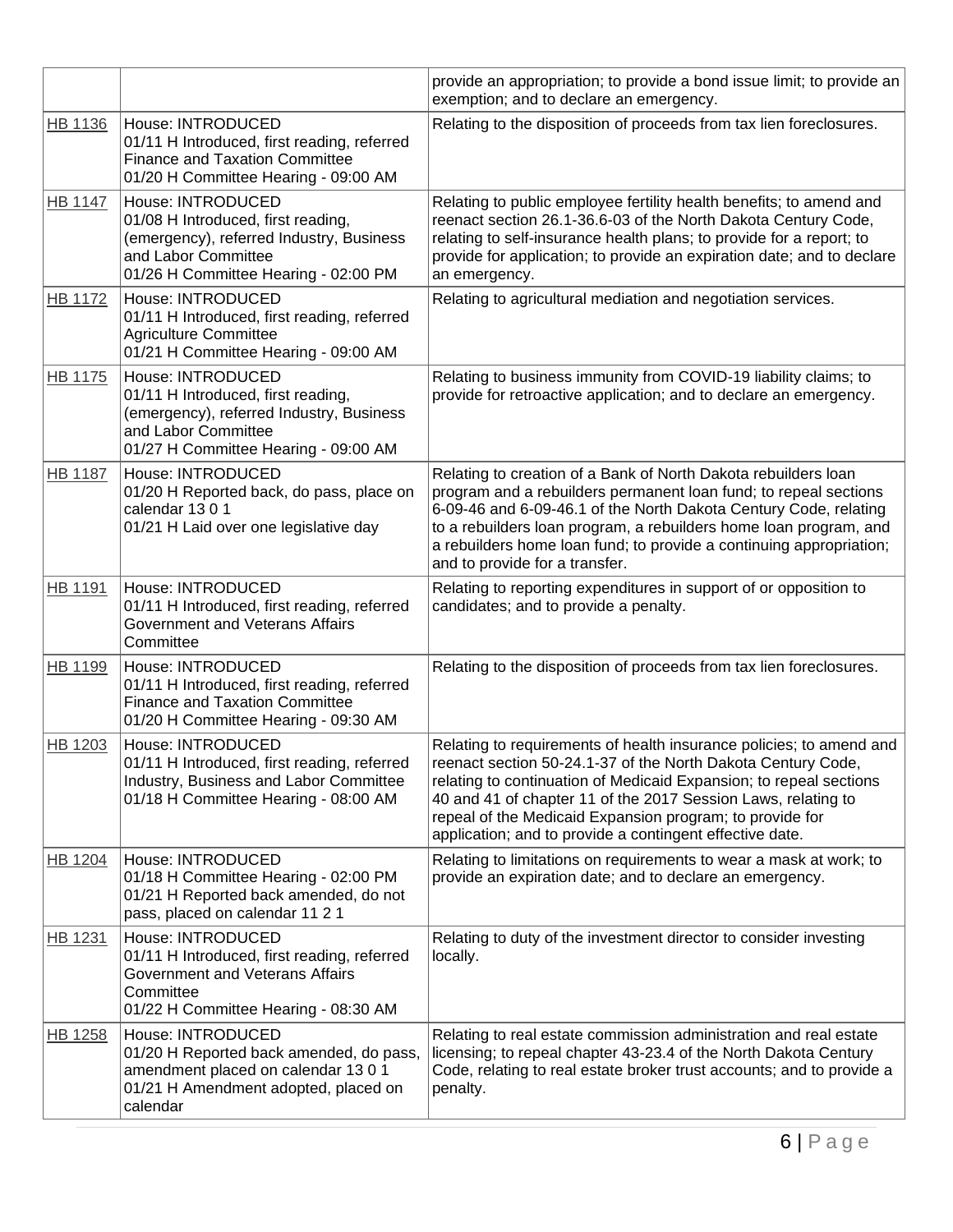| <b>HB 1261</b> | House: INTRODUCED<br>01/11 H Introduced, first reading, referred<br><b>Judiciary Committee</b><br>01/26 H Committee Hearing - 11:00 AM             | Relating to property exempt from seizure and forfeiture; and to<br>amend and reenact section 19-03.1-36.8 of the North Dakota<br>Century Code, relating to seizure and forfeiture reporting<br>requirements.                                                                                                                                                                                                                                                                                                                                  |
|----------------|----------------------------------------------------------------------------------------------------------------------------------------------------|-----------------------------------------------------------------------------------------------------------------------------------------------------------------------------------------------------------------------------------------------------------------------------------------------------------------------------------------------------------------------------------------------------------------------------------------------------------------------------------------------------------------------------------------------|
| <b>HB 1267</b> | House: INTRODUCED<br>01/11 H Introduced, first reading, referred<br>Industry, Business and Labor Committee<br>01/26 H Committee Hearing - 09:00 AM | Relating to cryptocurrency custodian services and exchanges; and<br>to provide for a legislative management report.                                                                                                                                                                                                                                                                                                                                                                                                                           |
| HB 1268        | House: INTRODUCED<br>01/11 H Introduced, first reading, referred<br>Industry, Business and Labor Committee                                         | Relating to a financial technology sandbox program for innovative<br>financial products and services and criminal history background<br>checks.                                                                                                                                                                                                                                                                                                                                                                                               |
| HB 1271        | House: INTRODUCED<br>01/12 H Rereferred to Industry, Business<br>and Labor<br>01/27 H Committee Hearing - 02:00 PM                                 | Relating to employer immunity; to amend and reenact<br>subsection 11 of section 65-01-02 of the North Dakota Century<br>Code, relating to the definition of a compensable injury; to provide<br>for retroactive application; and to declare an emergency.                                                                                                                                                                                                                                                                                     |
| <u>HB 1275</u> | House: INTRODUCED<br>01/11 H Introduced, first reading, referred<br><b>Appropriations Committee</b>                                                | Relating to an infrastructure bonding repayment fund, a research<br>and innovation fund, a workforce development and lifelong<br>education fund, a student meal and support services fund, a legacy<br>earnings fund, a human services and public health stabilization<br>fund, and a regional economic development infrastructure fund<br>relating to funds invested by the state investment board, legacy<br>fund definitions, and an arts and culture endowment fund; to provide<br>a continuing appropriation; and to provide a transfer. |
| HB 1277        | House: INTRODUCED<br>01/11 H Introduced, first reading, referred<br><b>Finance and Taxation Committee</b><br>01/25 H Committee Hearing - 09:30 AM  | Relating to a residential property tax exemption for new<br>construction; and to provide an effective date.                                                                                                                                                                                                                                                                                                                                                                                                                                   |
| HB 1278        | House: INTRODUCED<br>01/11 H Introduced, first reading, referred<br>Industry, Business and Labor Committee<br>01/19 H Committee Hearing - 08:00 AM | Relating to eligibility for unemployment compensation for military<br>spouses.                                                                                                                                                                                                                                                                                                                                                                                                                                                                |
| <b>HB 1288</b> | House: INTRODUCED<br>01/11 H Introduced, first reading, referred<br>Human Services Committee<br>01/20 H Committee Hearing - 09:15 AM               | Relating to Medicaid coverage of continuous glucose monitoring<br>devices.                                                                                                                                                                                                                                                                                                                                                                                                                                                                    |
| <b>HB 1295</b> | House: INTRODUCED<br>01/11 H Introduced, first reading,<br>(emergency), referred Government and<br>Veterans Affairs Committee                      | Relating to authority of the secretary of state and the ethics<br>commission; and to declare an emergency.                                                                                                                                                                                                                                                                                                                                                                                                                                    |
| HB 1299        | House: INTRODUCED<br>01/20 H Reported back amended, do not<br>pass, placed on calendar 11 2 1<br>01/21 H Amendment adopted, placed on<br>calendar  | Relating to prohibiting a retail establishment from refusing to accept<br>cash as payment; and to provide a penalty.                                                                                                                                                                                                                                                                                                                                                                                                                          |
| HB 1301        | House: INTRODUCED<br>01/11 H Introduced, first reading, referred<br>Industry, Business and Labor Committee<br>01/27 H Committee Hearing - 02:00 PM | Relating to employer immunity for communicable diseases and<br>mandatory communicable disease immunizations; to provide a<br>penalty; to provide for application; and to provide for retroactive<br>application.                                                                                                                                                                                                                                                                                                                              |
| HB 1314        | House: INTRODUCED<br>01/11 H Introduced, first reading, referred<br>Industry, Business and Labor Committee                                         | Relating to cybersecurity incident reporting requirements.                                                                                                                                                                                                                                                                                                                                                                                                                                                                                    |
| HB 1320        | House: INTRODUCED<br>01/12 H Introduced, first reading, referred                                                                                   | Relating to limitations on vaccinations requirements; to amend and<br>reenact subsection 2 of section 15.1-23-02 and section 23-01-05.3<br>of the North Dakota Century Code, relating to immunization records                                                                                                                                                                                                                                                                                                                                 |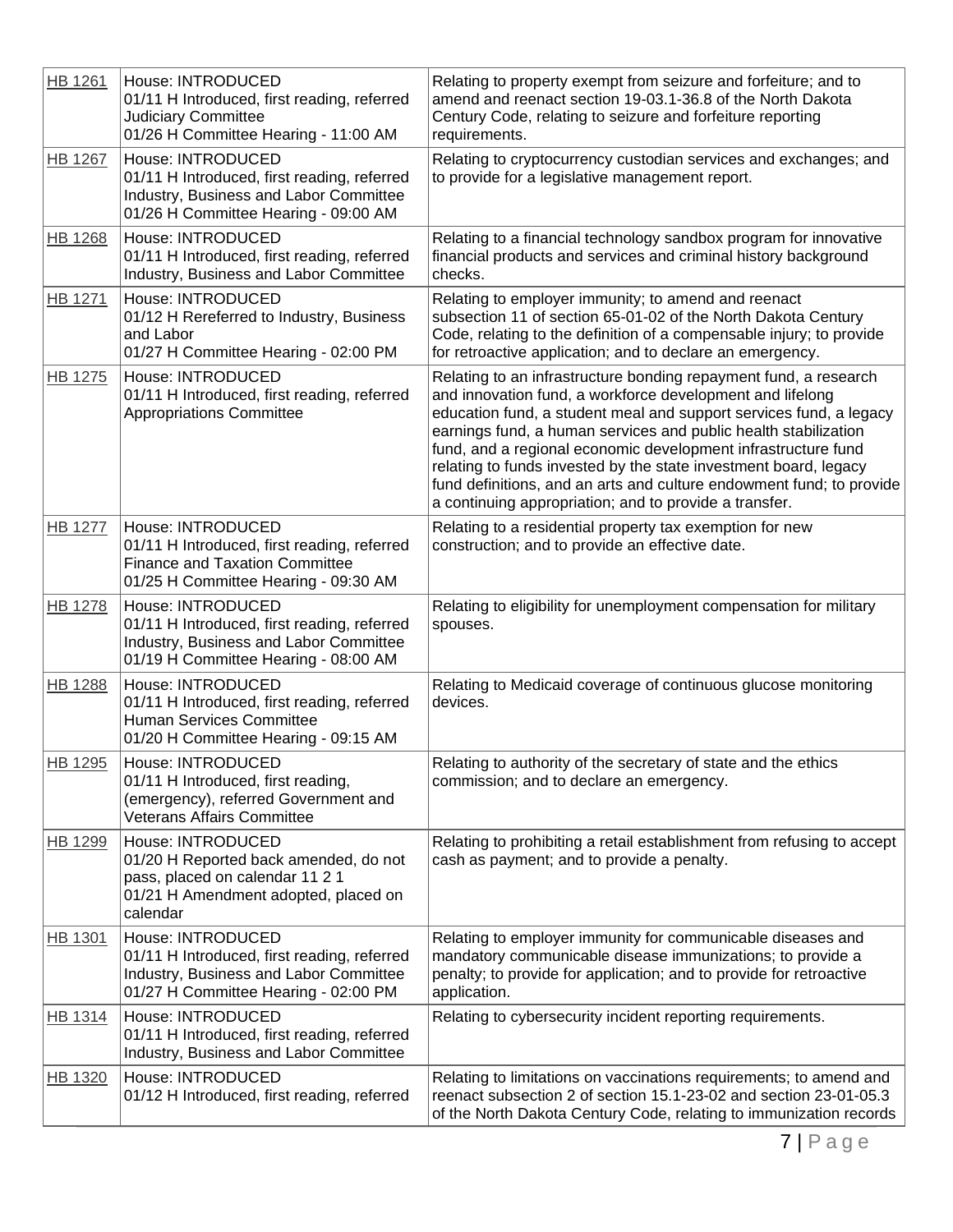|                | Human Services Committee<br>01/19 H Committee Hearing - 02:30 PM                                                                                     | and data; and to repeal section 23-07-17.1 of the North Dakota<br>Century Code, relating to immunizations required for entry to school<br>or day care.                                                                                                                                                                                                                                                                                                                                                                                                                                                                    |
|----------------|------------------------------------------------------------------------------------------------------------------------------------------------------|---------------------------------------------------------------------------------------------------------------------------------------------------------------------------------------------------------------------------------------------------------------------------------------------------------------------------------------------------------------------------------------------------------------------------------------------------------------------------------------------------------------------------------------------------------------------------------------------------------------------------|
| <b>HB 1322</b> | House: INTRODUCED<br>01/11 H Introduced, first reading, referred<br><b>Judiciary Committee</b><br>01/26 H Committee Hearing - 03:30 PM               | Relating to the attorney general's review of proposed administrative<br>rules and the authority of the administrative rules committee to<br>object to or void an administrative rule.                                                                                                                                                                                                                                                                                                                                                                                                                                     |
| <b>HB 1328</b> | House: INTRODUCED<br>01/12 H Introduced, first reading,<br>(emergency), referred Human Services<br>Committee<br>01/25 H Committee Hearing - 10:15 AM | Relating to vitamin D screening and testing; to amend and reenact<br>section 26.1-36.6-03 of the North Dakota Century Code, relating to<br>self-insurance health plans; to provide for a report; to provide for<br>application; to provide an expiration date; and to declare an<br>emergency.                                                                                                                                                                                                                                                                                                                            |
| <b>HB 1330</b> | House: INTRODUCED<br>01/13 H Introduced, first reading, referred<br>Industry, Business and Labor Committee                                           | Relating to prohibiting covered entities from selling users' protected<br>data without consent; and to provide a penalty.                                                                                                                                                                                                                                                                                                                                                                                                                                                                                                 |
| HB 1341        | House: INTRODUCED<br>01/14 H Introduced, first reading, referred<br>Industry, Business and Labor Committee                                           | Relating to the state minimum wage rate.                                                                                                                                                                                                                                                                                                                                                                                                                                                                                                                                                                                  |
| HB 1363        | House: INTRODUCED<br>01/15 H Introduced, first reading, referred<br><b>Judiciary Committee</b>                                                       | Relating to ante-mortem probate of wills.                                                                                                                                                                                                                                                                                                                                                                                                                                                                                                                                                                                 |
| HB 1364        | House: INTRODUCED<br>01/15 H Introduced, first reading, referred<br><b>Judiciary Committee</b>                                                       | Relating to the duties of a personal representative and actions<br>against a trustee.                                                                                                                                                                                                                                                                                                                                                                                                                                                                                                                                     |
| <b>HB 1366</b> | House: INTRODUCED<br>01/15 H Introduced, first reading, referred<br><b>Transportation Committee</b>                                                  | Relating to the sale of property subject to a repairman's lien and<br>sale proceeds; and to amend and reenact sections 35-13-01, 35-13-<br>05, and 35-13-06 of the North Dakota Century Code, relating to<br>repairman's liens, notice requirements, and assignments.                                                                                                                                                                                                                                                                                                                                                     |
| <b>HB 1371</b> | House: INTRODUCED<br>01/18 H Introduced, first reading, referred<br><b>Political Subdivisions Committee</b>                                          | Relating to requiring the state to observe daylight saving time year<br>round; to repeal section 40-01-20 of the North Dakota Century<br>Code, relating to daylight saving time; and to provide an effective<br>date.                                                                                                                                                                                                                                                                                                                                                                                                     |
| <b>HB 1374</b> | House: INTRODUCED<br>01/18 H Introduced, first reading, referred<br><b>Finance and Taxation Committee</b><br>01/27 H Committee Hearing - 10:00 AM    | Relating to an income tax deduction for COVID-19 relief benefits;<br>and to provide an effective date.                                                                                                                                                                                                                                                                                                                                                                                                                                                                                                                    |
| <b>HB 1376</b> | House: INTRODUCED<br>01/18 H Introduced, first reading, referred<br>Industry, Business and Labor Committee<br>01/27 H Committee Hearing - 09:00 AM   | Relating to employer immunity regarding COVID-19; and to provide<br>for application.                                                                                                                                                                                                                                                                                                                                                                                                                                                                                                                                      |
| <b>HB 1377</b> | House: INTRODUCED<br>01/18 H Introduced, first reading, referred<br>Human Services Committee<br>01/25 H Committee Hearing - 02:45 PM                 | Relating to immunization exemptions.                                                                                                                                                                                                                                                                                                                                                                                                                                                                                                                                                                                      |
| <b>HB 1380</b> | House: INTRODUCED<br>01/18 H Introduced, first reading, referred<br><b>Appropriations Committee</b>                                                  | Relating to an economic diversification research fund, a legacy<br>sinking and interest fund, a career and technical education support<br>fund, a legacy earnings fund, a behavioral health support fund, a<br>legacy infrastructure project fund, a state building maintenance and<br>project fund, and an information technology cybersecurity fund; to<br>amend and reenact subsection 1 of section 21-10-06 and section<br>21-10-12 of the North Dakota Century Code, relating to funds<br>invested by the state investment board and legacy fund definitions;<br>to provide for a transfer; and to provide a report. |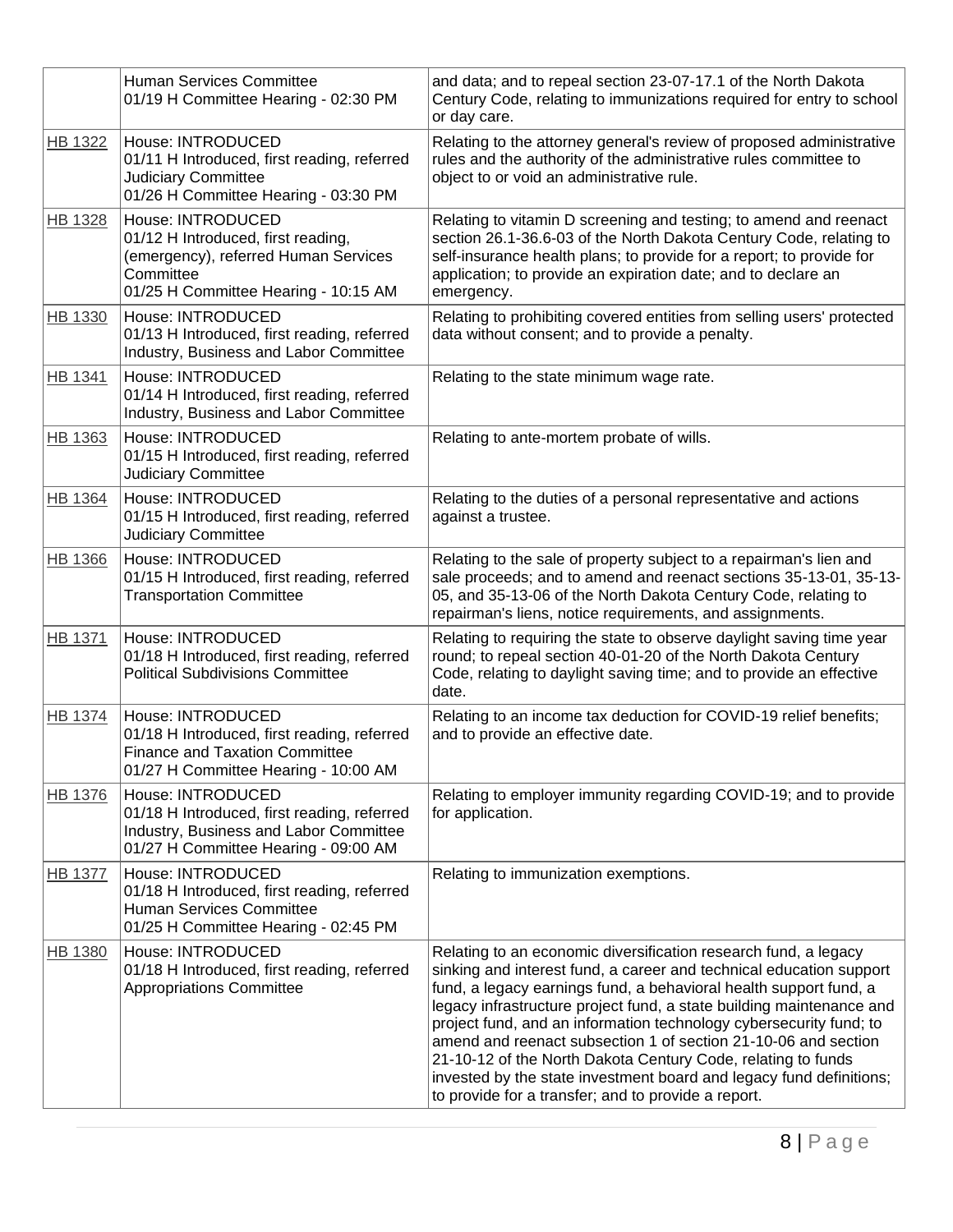| <b>HB 1425</b> | House: INTRODUCED<br>01/18 H Introduced, first reading, referred<br><b>Finance and Taxation Committee</b>                                          | Relating to the legacy infrastructure revolving loan fund and the<br>state investment board; to amend and reenact sections 21-10-02<br>and 21-10-11 of the North Dakota Century Code, relating to the<br>state investment board and the legacy and budget stabilization fund<br>advisory board; and to provide a continuing appropriation.                                                                                                                                                                                                                                                                                                                                                                                                                                                                                                |
|----------------|----------------------------------------------------------------------------------------------------------------------------------------------------|-------------------------------------------------------------------------------------------------------------------------------------------------------------------------------------------------------------------------------------------------------------------------------------------------------------------------------------------------------------------------------------------------------------------------------------------------------------------------------------------------------------------------------------------------------------------------------------------------------------------------------------------------------------------------------------------------------------------------------------------------------------------------------------------------------------------------------------------|
| <b>HB 1431</b> | House: INTRODUCED<br>01/18 H Introduced, first reading, referred<br><b>Appropriations Committee</b>                                                | Relating to a water infrastructure revolving loan fund and bonded<br>debt repayments; to amend and reenact subsection 1 of section 6-<br>09-49, and sections 6-09.4-06 and 6-09.4-10 of the North Dakota<br>Century Code, relating to interest rates for infrastructure revolving<br>loans, borrowing and lending authority of the public finance<br>authority, and reserve funds associated with bonds; to repeal<br>chapter 6-09.5 and section 61-02-78 of the North Dakota Century<br>Code, relating to a community water development fund and an<br>infrastructure revolving loan fund within the resources trust fund; to<br>provide an appropriation; to provide a continuing appropriation; to<br>provide for a transfer; to provide for a contingent transfer; to provide<br>a bond issue limit; and to provide a loan repayment. |
| <b>HB 1433</b> | House: INTRODUCED<br>01/18 H Introduced, first reading, referred<br>Industry, Business and Labor Committee<br>01/27 H Committee Hearing - 09:00 AM | Relating to workers' compensation benefits for essential workers; to<br>provide for retroactive application; and to provide an expiration<br>date.                                                                                                                                                                                                                                                                                                                                                                                                                                                                                                                                                                                                                                                                                        |
| <b>HB 1441</b> | House: INTRODUCED<br>01/18 H Introduced, first reading, referred<br>Industry, Business and Labor Committee                                         | Relating to a paid family medical leave program and an income tax<br>credit for contributions paid into the paid family medical leave fund<br>on behalf of eligible employees; to provide an appropriation; to<br>provide for a transfer; and to provide an effective date.                                                                                                                                                                                                                                                                                                                                                                                                                                                                                                                                                               |
| <b>HB 1454</b> | House: INTRODUCED<br>01/18 H Introduced, first reading, referred<br>Industry, Business and Labor Committee                                         | Relating to unlawful interference with business relation; and to<br>provide a penalty.                                                                                                                                                                                                                                                                                                                                                                                                                                                                                                                                                                                                                                                                                                                                                    |
| SB 2008        | Senate: INTRODUCED<br>01/05 S Introduced, first reading, referred<br><b>Appropriations Committee</b><br>01/08 S Committee Hearing - 11:00 AM       | A BILL for an Act to provide an appropriation for defraying the<br>expenses of the department of financial institutions.                                                                                                                                                                                                                                                                                                                                                                                                                                                                                                                                                                                                                                                                                                                  |
| SB 2014        | Senate: INTRODUCED<br>01/05 S Introduced, first reading, referred<br><b>Appropriations Committee</b><br>01/13 S Committee Hearing - 08:30 AM       | A BILL for an Act to provide an appropriation for defraying the<br>expenses of the industrial commission and the agencies under its<br>control; to provide contingent funding; to provide for a transfer; and<br>to provide an exemption.                                                                                                                                                                                                                                                                                                                                                                                                                                                                                                                                                                                                 |
| SB 2019        | Senate: INTRODUCED<br>01/05 S Introduced, first reading, referred<br><b>Appropriations Committee</b><br>01/07 S Committee Hearing - 01:30 PM       | A BILL for an Act to provide an appropriation for defraying the<br>expenses of the department of career and technical education.                                                                                                                                                                                                                                                                                                                                                                                                                                                                                                                                                                                                                                                                                                          |
| SB 2020        | Senate: INTRODUCED<br>01/20 S Committee Hearing - 02:45 PM<br>01/20 S Committee Hearing - 03:30 PM                                                 | A BILL for an Act to provide an appropriation for defraying the<br>expenses of the North Dakota state university extension service,<br>northern crops institute, upper great plains transportation institute,<br>main research center, branch research centers, and agronomy seed<br>farm; to provide for a report; and to provide an exemption.                                                                                                                                                                                                                                                                                                                                                                                                                                                                                          |
| SB 2021        | Senate: INTRODUCED<br>01/05 S Introduced, first reading, referred<br><b>Appropriations Committee</b><br>01/06 S Committee Hearing - 02:30 PM       | A BILL for an Act to provide an appropriation for defraying the<br>expenses of the information technology department; and to provide<br>an exemption.                                                                                                                                                                                                                                                                                                                                                                                                                                                                                                                                                                                                                                                                                     |
| SB 2034        | Senate: INTRODUCED<br>01/19 S Reported back amended, do pass,<br>amendment placed on calendar 7 0 0<br>01/20 S Rereferred to Judiciary             | Relating to written advisory opinions regarding ethics.                                                                                                                                                                                                                                                                                                                                                                                                                                                                                                                                                                                                                                                                                                                                                                                   |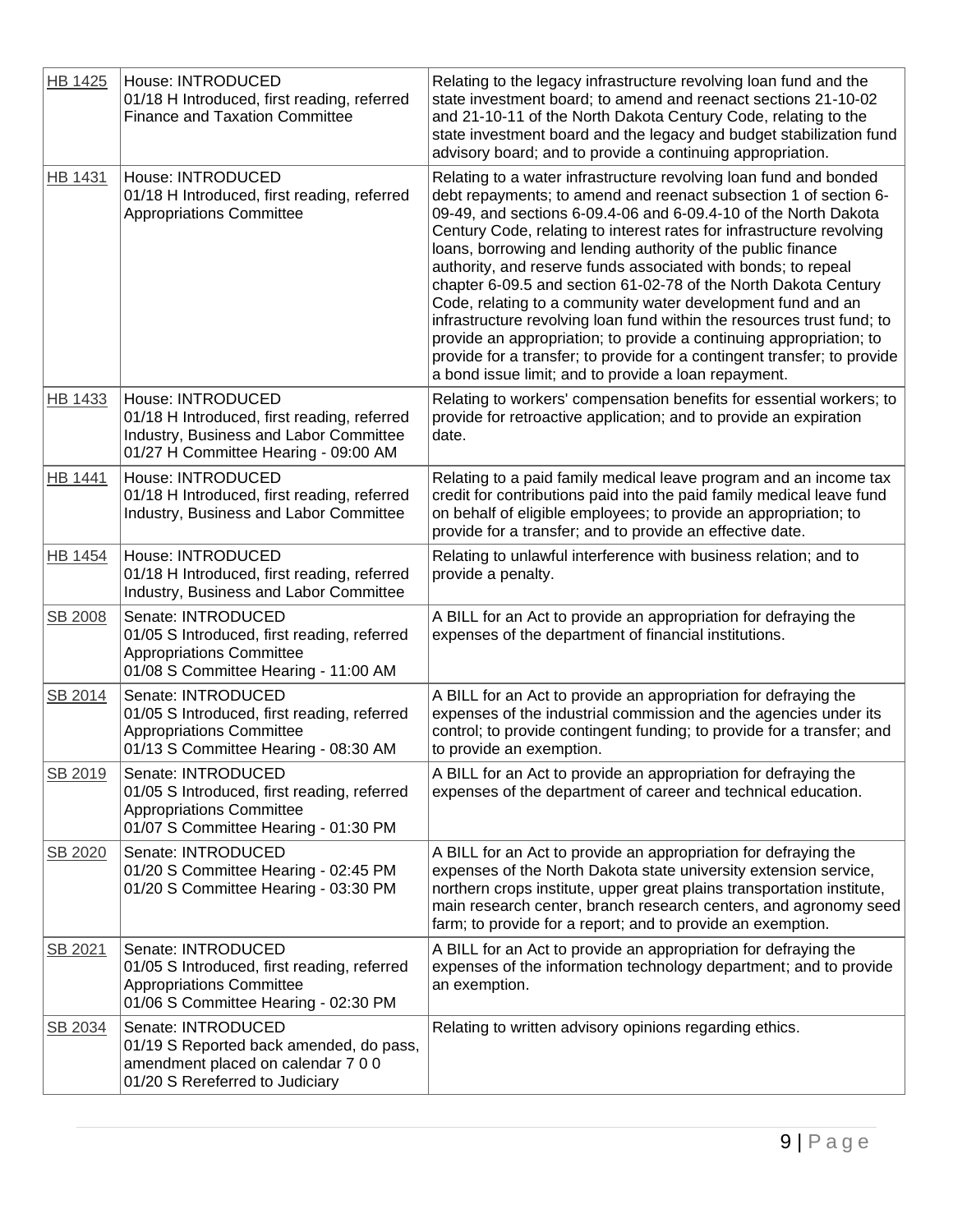| SB 2048 | Senate: INTRODUCED<br>01/06 S Committee Hearing - 01:45 PM<br>01/20 S Committee Hearing - 11:15 AM                                                         | Relating to the Revised Uniform Unclaimed Property Act; relating to<br>abandoned and unclaimed property; to repeal chapter 47-30.1 of<br>the North Dakota Century Code, relating to the uniform unclaimed<br>property act; to provide for a report; to provide a penalty; and to<br>provide a continuing appropriation.                                                                                                                                                                                                                  |
|---------|------------------------------------------------------------------------------------------------------------------------------------------------------------|------------------------------------------------------------------------------------------------------------------------------------------------------------------------------------------------------------------------------------------------------------------------------------------------------------------------------------------------------------------------------------------------------------------------------------------------------------------------------------------------------------------------------------------|
| SB 2064 | Senate: DEFEATED<br>01/19 S Reported back, do not pass, place<br>on calendar 5 1 0<br>01/20 S Second reading, failed to pass,<br>yeas 7 nays 39            | Relating to the definition of person.                                                                                                                                                                                                                                                                                                                                                                                                                                                                                                    |
| SB 2070 | Senate: INTRODUCED<br>01/05 S Introduced, first reading, referred<br><b>Energy and Natural Resources Committee</b><br>01/07 S Committee Hearing - 01:30 PM | Relating to the regulated substance response; to amend and<br>reenact sections 11-33-01, 40-47-01, and 58-03-11 of the North<br>Dakota Century Code, relating to the regulated substance<br>response; and to repeal sections 23.1-04-04 and 23.1-10-01 of the<br>North Dakota Century Code, relating to contaminated properties.                                                                                                                                                                                                         |
| SB 2076 | Senate: PASSED<br>01/13 S Second reading, passed, yeas 47<br>nays 0<br>01/14 H Received from Senate                                                        | Relating to reinsurance credit of insurers.                                                                                                                                                                                                                                                                                                                                                                                                                                                                                              |
| SB 2098 | Senate: PASSED<br>01/08 S Second reading, passed, yeas 47<br>nays 0<br>01/11 H Received from Senate                                                        | Relating to abandoned vehicles.                                                                                                                                                                                                                                                                                                                                                                                                                                                                                                          |
| SB 2101 | Senate: PASSED<br>01/08 S Second reading, passed, yeas 47<br>nays 0<br>01/11 H Received from Senate                                                        | Relating to credit union loans; relating to the regulatory fund,<br>assessment of civil money penalties, appointment of receivers,<br>supervision and examinations, assessments, real estate loans,<br>bank mergers, bank branches, bank investments, trust branches,<br>credit union powers, credit union board notice, and sale or purchase<br>of banking institutions or holding companies; to repeal section 6-06-<br>14 of the North Dakota Century Code, relating to credit union loans;<br>and to provide a penalty.              |
| SB 2102 | Senate: PASSED<br>01/14 S Second reading, passed, yeas 47<br>nays 0<br>01/15 H Received from Senate                                                        | Relating to dissolution, insolvency, suspension, emergency<br>receivership, and liquidation of institutions under the department of<br>financial institutions' supervision relating to financial institutions<br>cross references, cease and desist orders, and prompt corrective<br>action; and to repeal chapter 6-07 of the North Dakota Century<br>Code, relating to dissolution, insolvency, suspension, emergency<br>receivership, and liquidation of institutions under the department of<br>financial institutions' supervision. |
| SB 2103 | Senate: PASSED<br>01/08 S Second reading, passed, yeas 47<br>nays 0<br>01/11 H Received from Senate                                                        | Relating to money broker charges; to amend and reenact sections<br>13-04.1-02.1, 13-05-02.3, and 13-08-12 of the North Dakota<br>Century Code, relating to money broker exemptions, collection<br>agency exemptions, and deferred presentment service transaction<br>procedures; to repeal section 13-04.1-09.2 of the North Dakota<br>Century Code, relating to money broker charges; and to provide a<br>penalty.                                                                                                                      |
| SB 2127 | Senate: INTRODUCED<br>01/14 S Rereferred to Appropriations<br>01/29 S Committee Hearing - 10:00 AM                                                         | Relating to the housing incentive fund; and to provide an<br>appropriation.                                                                                                                                                                                                                                                                                                                                                                                                                                                              |
| SB 2169 | Senate: INTRODUCED<br>01/11 S Introduced, first reading, referred<br><b>Appropriations Committee</b><br>01/21 S Committee Hearing - 01:30 PM               | Relating to a COVID-19 relief grant program for essential workers;<br>to provide an appropriation; to provide a contingent appropriation;<br>and to provide an expiration date.                                                                                                                                                                                                                                                                                                                                                          |